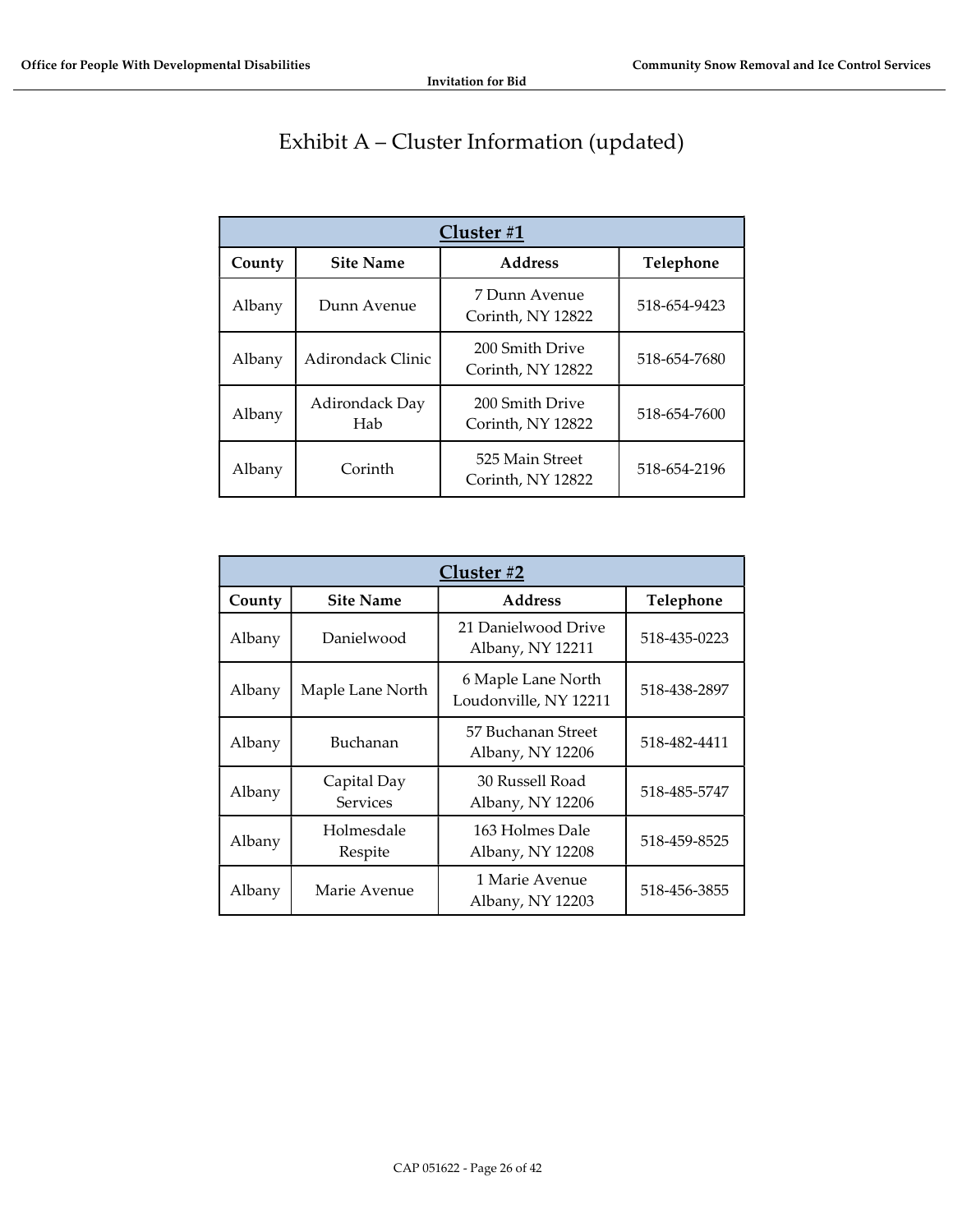| Cluster #3 |                  |                                         |              |  |
|------------|------------------|-----------------------------------------|--------------|--|
| County     | <b>Site Name</b> | <b>Address</b>                          | Telephone    |  |
| Albany     | Delaware         | 397 Delaware Avenue<br>Delmar, NY 12054 | 518-439-9960 |  |
| Albany     | Feura Bush       | 828 Feura Bush Road<br>Delmar, NY 12054 | 518-439-9312 |  |
| Albany     | Kenwood          | 360 Kenwood Avenue<br>Delmar, NY 12054  | 518-439-9970 |  |
| Albany     | <b>Hillcrest</b> | 4 Hillcrest Drive<br>Ravena, NY 12143   | 518-756-3807 |  |

| Cluster #4 |                  |                                             |              |  |
|------------|------------------|---------------------------------------------|--------------|--|
| County     | <b>Site Name</b> | <b>Address</b>                              | Telephone    |  |
| Albany     | Boght Road       | 206 Boght Road<br>Watervliet, NY 12189      | 518-273-6926 |  |
| Rensselaer | McChesney        | 185 McChesney Avenue<br>Brunswick, NY 12180 | 518-279-0675 |  |
| Rensselaer | 24th Street      | 28 24th Street<br>Troy, NY 12180            | 518-273-9855 |  |
| Rensselaer | <b>Tibbits</b>   | 1674 Tibbits Avenue<br>Troy, NY 12180       | 518-274-9092 |  |
| Rensselaer | 3rd Avenue       | 414 3rd Avenue<br>Troy, NY 12182            | 518-233-8551 |  |

| Cluster #5 |                  |                                                    |              |
|------------|------------------|----------------------------------------------------|--------------|
| County     | <b>Site Name</b> | <b>Address</b>                                     | Telephone    |
| Rensselaer | <b>Brookview</b> | 1860 Brookview Road<br>Castleton, NY 12033         | 518-732-7222 |
| Rensselaer | Phillips         | 2659 Phillips Road<br>Castleton, NY 12033          | 518-477-7603 |
| Rensselaer | Greenwood        | 4 Greenwood Drive Ext.<br>East Greenbush, NY 12061 | 518-479-0605 |
| Rensselaer | Best Road        | 1321 Best Road<br>East Greenbush, NY 12061         | 518-283-7930 |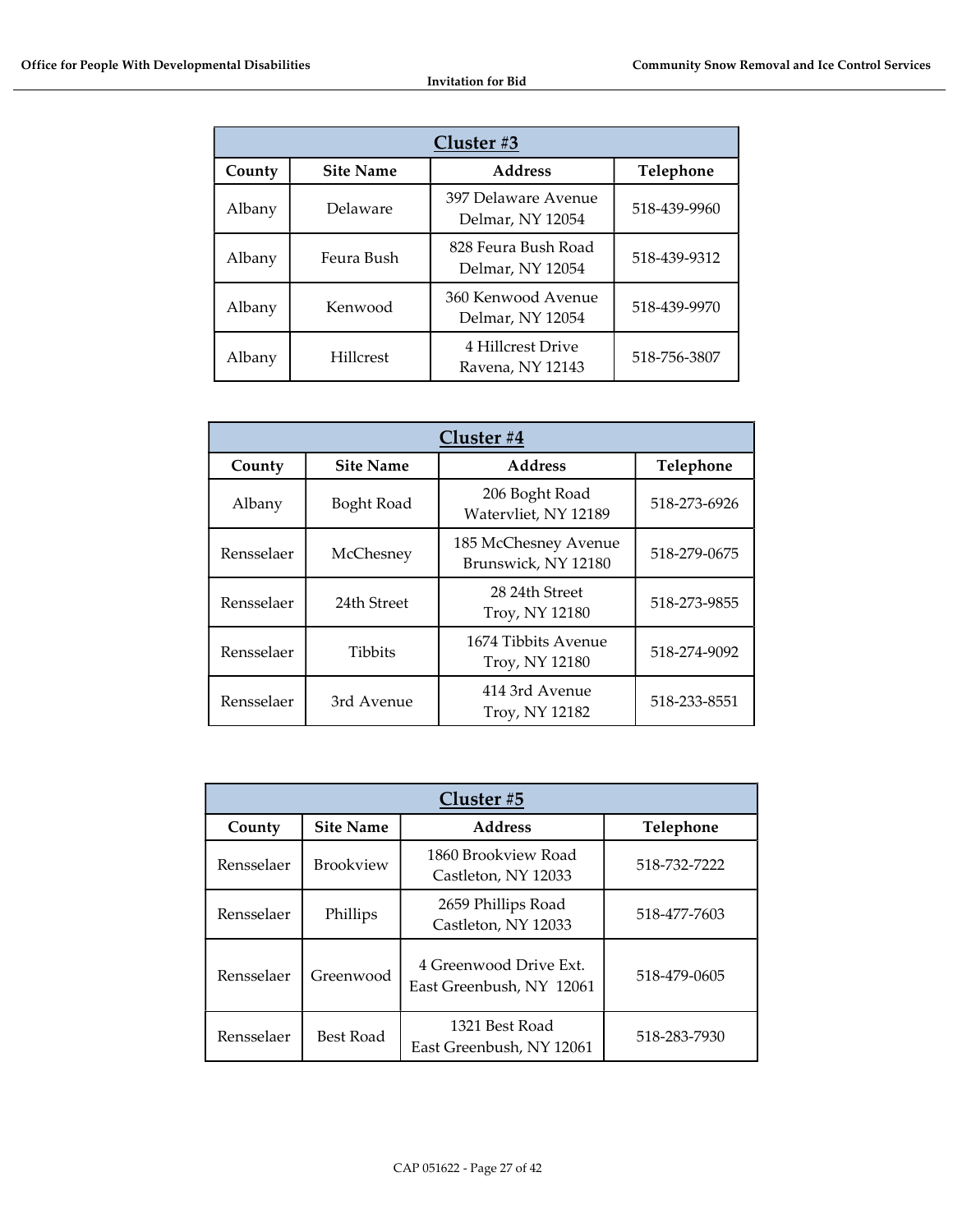| Cluster #6 |                               |                                                 |              |  |
|------------|-------------------------------|-------------------------------------------------|--------------|--|
| County     | <b>Site Name</b>              | <b>Address</b>                                  | Telephone    |  |
| Saratoga   | Benedict                      | 954 Benedict Road<br>Ballston Lake, NY 12019    | 518-877-6598 |  |
| Saratoga   | <b>Burnt Hills Day</b><br>Hab | 150 Lake Hill Road<br>Burnt Hills, NY 12027     | 518-384-0494 |  |
| Saratoga   | Church Ave                    | 55 Church Ave<br>Ballston Spa, NY 12020         | 518-884-2880 |  |
| Saratoga   | <b>Ballston</b> Spa           | 1399 West High Street<br>Ballston Spa, NY 12020 | 518-885-3413 |  |
| Saratoga   | VanAernum                     | 210 VanAernum Road<br>Ballston Spa, NY 12020    | 518-885-4661 |  |

| Cluster #7 |                              |                                                   |              |  |
|------------|------------------------------|---------------------------------------------------|--------------|--|
| County     | <b>Site Name</b>             | <b>Address</b>                                    | Telephone    |  |
| Saratoga   | Twilight                     | 8 Twilight Drive<br>Clifton Park, NY 12065        | 518-383-1741 |  |
| Saratoga   | Farm to<br>Market<br>Respite | 377 Farm to Market Road<br>Clifton Park, NY 12065 | 518-664-3331 |  |
| Saratoga   | Primer<br>Court              | 10 Primer Court<br>Clifton Park, NY 12065         | 518-383-3178 |  |
| Saratoga   | Lapp                         | 258 Lapp Road<br>Clifton Park, NY 12065           | 518-373-1830 |  |
| Saratoga   | Oxford                       | 6 Oxford Street<br>Clifton Park, NY 12065         | 518-371-0478 |  |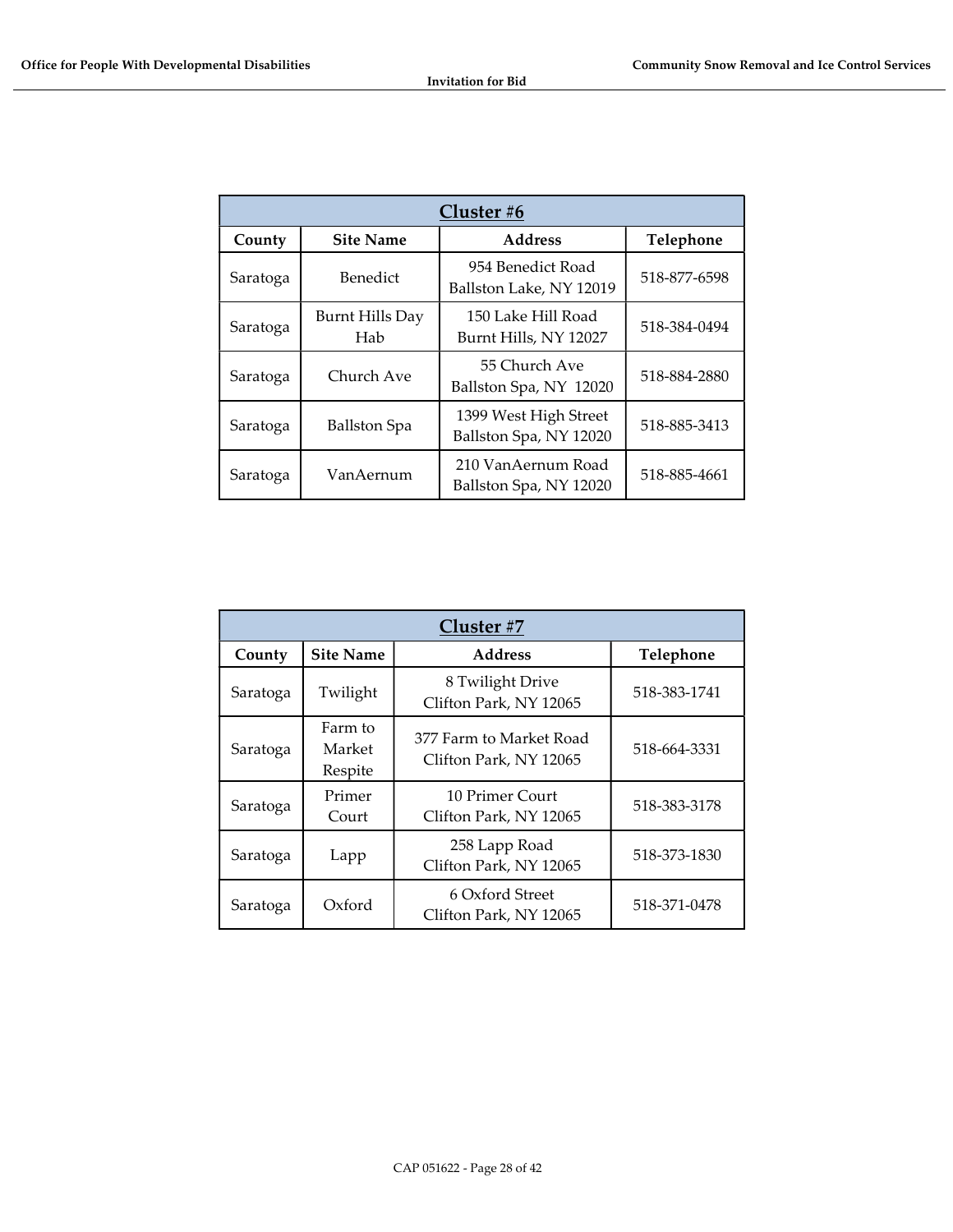| Cluster #8 |                  |                                             |              |  |
|------------|------------------|---------------------------------------------|--------------|--|
| County     | <b>Site Name</b> | <b>Address</b>                              | Telephone    |  |
| Saratoga   | Firestone        | 23 Firestone Lane<br>Clifton Park, NY 12065 | 518-877-0143 |  |
| Saratoga   | Jonesville       | 902 Main Street<br>Jonesville, NY 12065     | 518-877-4734 |  |
| Saratoga   | Grooms           | 889 Grooms Road<br>Rexford, NY 12148        | 518-383-5020 |  |

| Cluster #9 |                    |                                          |              |
|------------|--------------------|------------------------------------------|--------------|
| County     | <b>Site Name</b>   | <b>Address</b>                           | Telephone    |
| Saratoga   | Hadley             | 6305 Route 9N<br>Hadley, NY 12835        | 518-696-5111 |
| Saratoga   | <b>Stony Creek</b> | 669 Stony Creek Road<br>Hadley, NY 12835 | 518-696-3452 |

| Cluster #10 |                |                                       |              |  |
|-------------|----------------|---------------------------------------|--------------|--|
| County      | <b>Address</b> | Telephone                             |              |  |
| Saratoga    | Route 50       | 4759 Route 50<br>Gansevoort, NY 12831 | 518-587-1016 |  |

| Cluster #11 |                   |                                                           |              |  |
|-------------|-------------------|-----------------------------------------------------------|--------------|--|
| County      | <b>Site Name</b>  | <b>Address</b>                                            | Telephone    |  |
| Saratoga    | Worth Road        | 65 Worth Road<br>Gansevoort, NY 12831                     | 518-587-5250 |  |
| Saratoga    | Wilton-Greenfield | 136 Wilton-Greenfield Road<br>Greenfield Center, NY 12833 | 518-893-3312 |  |
| Saratoga    | Davidson          | 20 Davidson Drive<br>Saratoga Springs, NY 12866           | 518-584-6355 |  |
| Saratoga    | Ingersol          | 143 Ingersol Road<br>Saratoga Springs, NY 12866           | 518-581-2981 |  |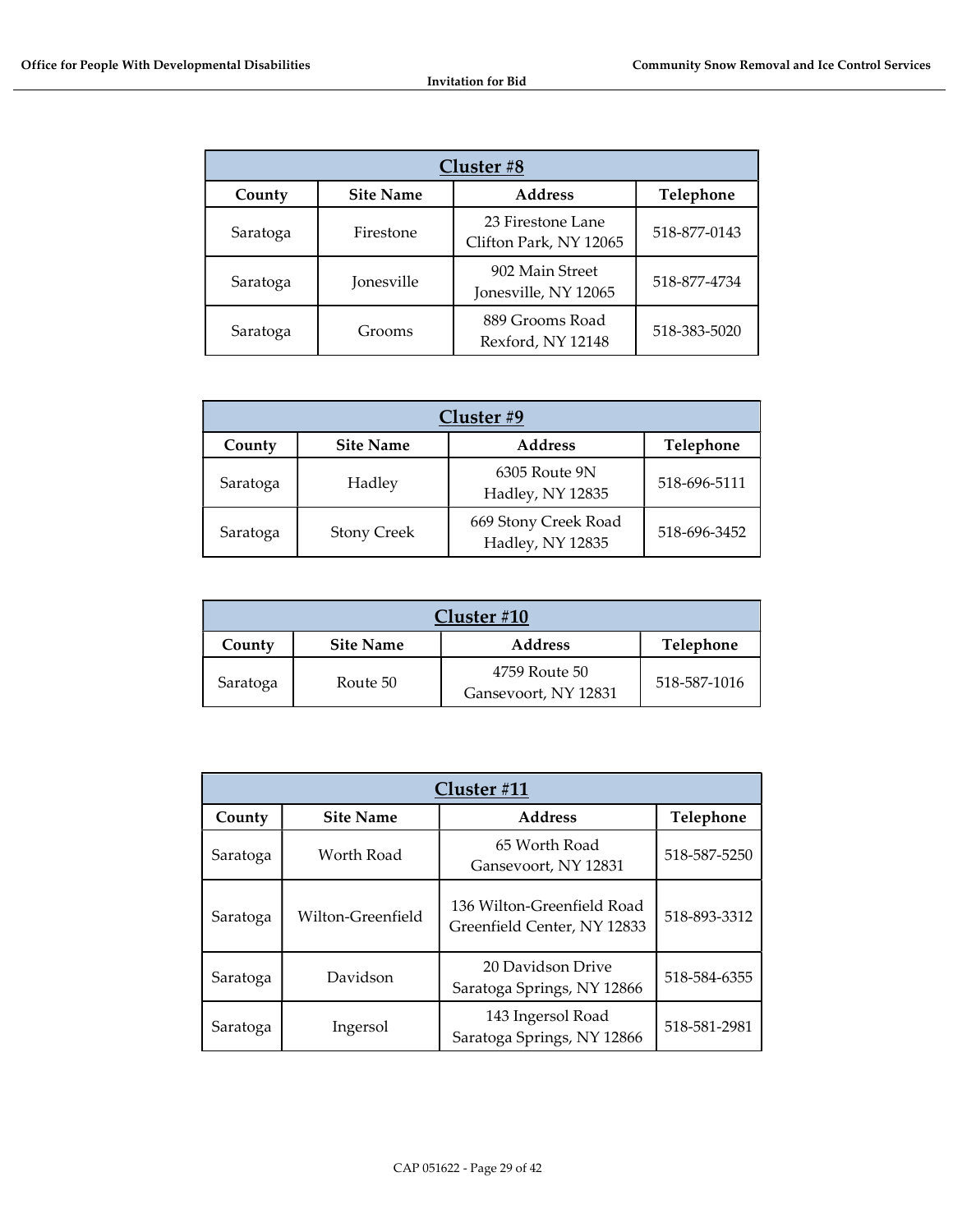| Cluster #12 |                  |                                                  |              |  |
|-------------|------------------|--------------------------------------------------|--------------|--|
| County      | <b>Site Name</b> | <b>Address</b>                                   | Telephone    |  |
| Schenectady | Pine Ridge       | 2303 Pine Ridge Road<br>Niskayuna, NY 12309      | 518-377-2835 |  |
| Schenectady | Route 7 IRA      | 2200 Troy/Schenectady Rd.<br>Niskayuna, NY 12309 | 518-344-7506 |  |
| Schenectady | Karenwald        | 804 Karenwald Lane<br>Schenectady, NY 12309      | 518-370-0375 |  |
| Schenectady | Keyes            | 1383 Keyes Avenue<br>Schenectady, NY 12309       | 518-377-7883 |  |

| Cluster #13                                               |                      |                                             |              |
|-----------------------------------------------------------|----------------------|---------------------------------------------|--------------|
| <b>Address</b><br>Telephone<br><b>Site Name</b><br>County |                      |                                             |              |
| Schenectady                                               | <b>Albany Street</b> | 2415 Albany Street<br>Schenectady, NY 12304 | 518-372-9316 |
| Schenectady                                               | Broadway             | 2317 Broadway<br>Schenectady, NY 12306      | 518-393-7316 |
| Schenectady                                               | Union                | 1212 Union Street<br>Schenectady, NY 12308  | 518-346-1185 |

| Cluster $#14$                                             |              |                                                 |              |
|-----------------------------------------------------------|--------------|-------------------------------------------------|--------------|
| Telephone<br><b>Site Name</b><br><b>Address</b><br>County |              |                                                 |              |
| Warren                                                    | East Holcomb | 33 East Holcomb Street<br>North Creek, NY 12853 | 518-251-5195 |

| Cluster #15                                               |                      |                                            |              |
|-----------------------------------------------------------|----------------------|--------------------------------------------|--------------|
| Telephone<br><b>Address</b><br><b>Site Name</b><br>County |                      |                                            |              |
| Warren                                                    | Fenway               | 12 Fenway Circle<br>Lake Luzerne, NY 12846 | 518-696-4692 |
| Warren                                                    | <b>Stewart Drive</b> | 7 Stewart Drive<br>Lake Luzerne, NY 12846  | 518-696-5780 |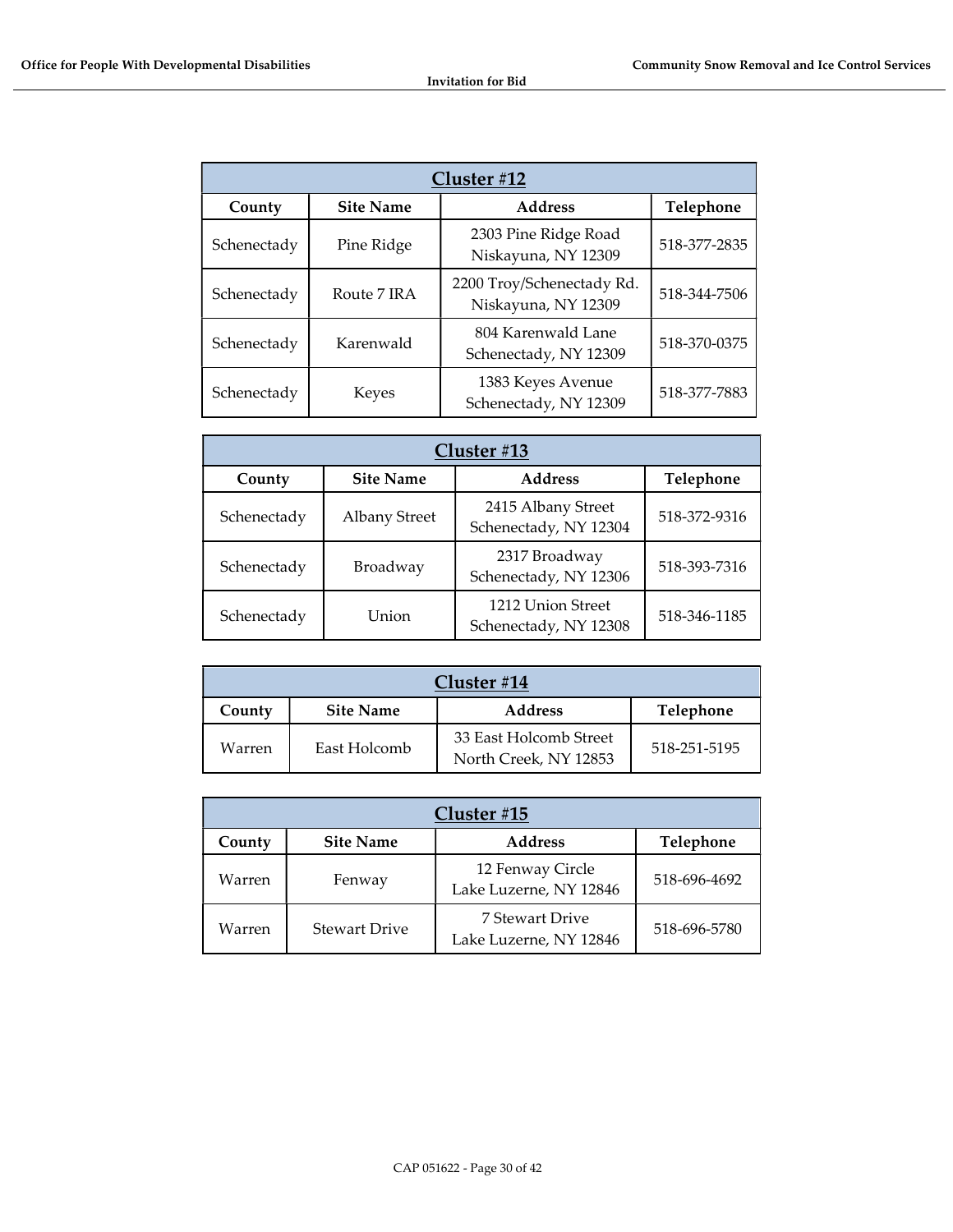| Cluster #16                                  |           |                                                 |              |
|----------------------------------------------|-----------|-------------------------------------------------|--------------|
| <b>Address</b><br><b>Site Name</b><br>County |           | Telephone                                       |              |
| Washington                                   | Cambridge | 24 Mountain View Drive<br>Cambridge, NY 12816   | 518-677-2697 |
| Washington                                   | Arlington | 11 Bowen Hill Road<br>Cambridge, NY 12816       | 518-677-2175 |
| Washington                                   | Easton    | 239 General Fellows Road<br>Greenwich, NY 12834 | 518-695-3439 |
| Washington                                   | Gillis    | 125 Gillis Road<br>Greenwich, NY 12834          | 518-692-2319 |

| Cluster #17                                               |            |                                          |              |
|-----------------------------------------------------------|------------|------------------------------------------|--------------|
| <b>Address</b><br>Telephone<br><b>Site Name</b><br>County |            |                                          |              |
| Washington                                                | Skellie    | 269 Skellie Road<br>Greenwich, NY 12834  | 518-854-3515 |
| Washington                                                | Perry Hill | 117 Perry Hill Road<br>Shushan, NY 12873 | 518-854-7324 |
| Washington                                                | Salem      | 4396 Route 22<br>Salem, NY 12865         | 518-854-3717 |

| Cluster #18                                               |         |                                           |              |
|-----------------------------------------------------------|---------|-------------------------------------------|--------------|
| Telephone<br><b>Site Name</b><br><b>Address</b><br>County |         |                                           |              |
| Washington                                                | Hampton | 2243 State Route 22A<br>Hampton, NY 12837 | 518-282-9703 |

| Cluster #19                                               |         |                                              |              |
|-----------------------------------------------------------|---------|----------------------------------------------|--------------|
| Telephone<br><b>Address</b><br><b>Site Name</b><br>County |         |                                              |              |
| Saratoga                                                  | Jockey  | 6240 Jockey Street<br>Middle Grove, NY 12850 | 518-882-9598 |
| Montgomery                                                | Western | 66 Western Avenue<br>Amsterdam, NY 12010     | 518-882-5598 |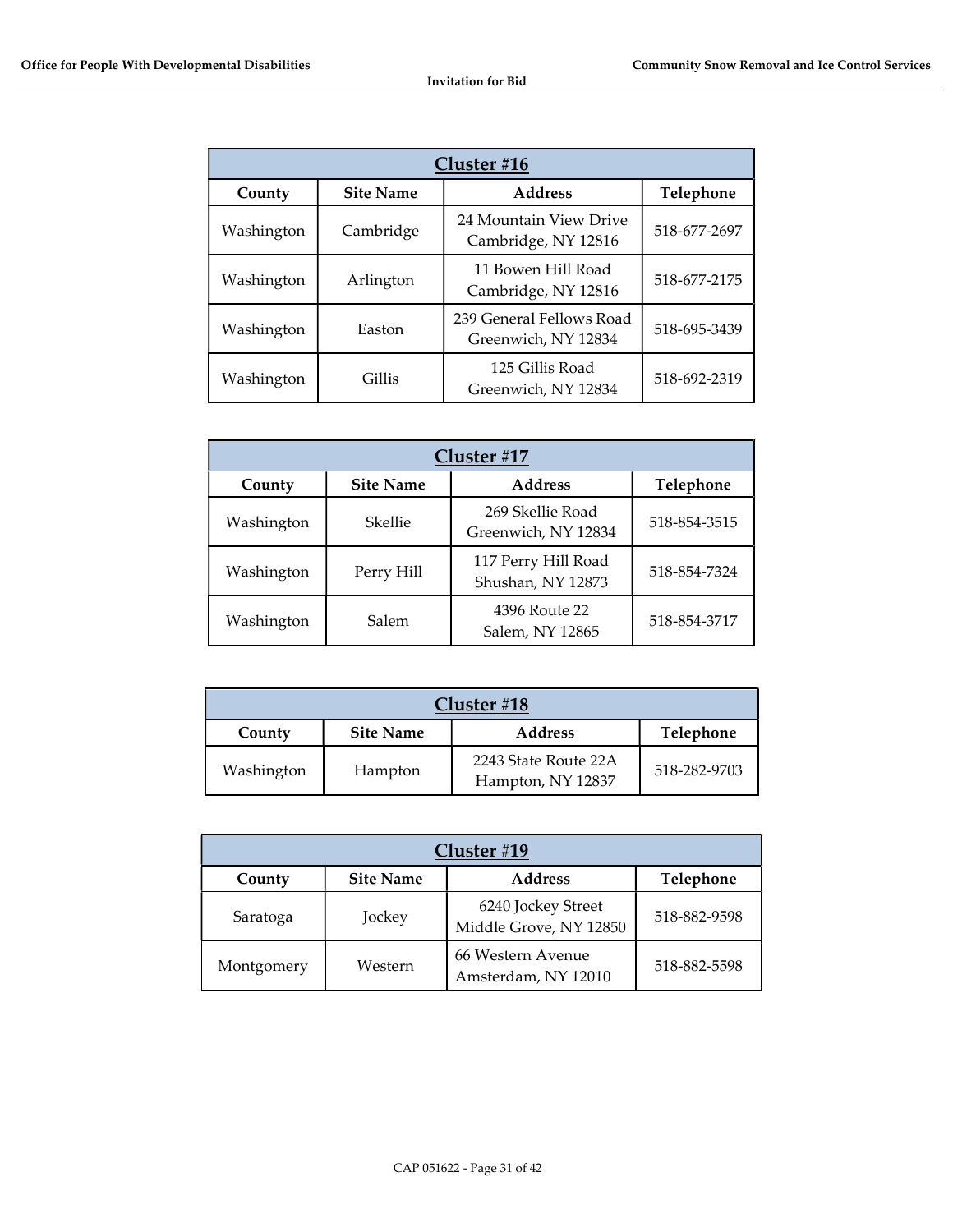## Cost Proposal Form (updated)

Bids for each group are determined by Total Combined Cost Per Season for the cluster. Bidders may provide bids for one cluster or multiple clusters. All sites included in a cluster are to be serviced by the bidder awarded the contract for that cluster. The lowest responsible and responsive bid for each cluster will be awarded the cluster.

For each cluster you wish to provide a bid for, place a Seasonal Price for Snow Removal and Ice Control Services for every site listed. Add the prices for each site and place the total in Total Combined Cost Per Season. Record all Total Combined Cost Per Season amounts for each group you are bidding on page 41 and sign it. Do not alter the Cost Proposal Form in any way as doing so may disqualify your bid.

|                                                                               | Cluster#1                                    |                                                                                        |  |
|-------------------------------------------------------------------------------|----------------------------------------------|----------------------------------------------------------------------------------------|--|
| <b>Site</b>                                                                   | <b>Address</b>                               | (A)<br>Seasonal Price per site<br>(includes all Snow Removal and Ice Control Services) |  |
|                                                                               | 7 Dunn Avenue, Corinth, NY 12822             |                                                                                        |  |
| $\overline{2}$                                                                | 200 Smith Drive, Corinth, NY 12822 (Clinic)  |                                                                                        |  |
| 3                                                                             | 200 Smith Drive, Corinth, NY 12822 (Day Hab) |                                                                                        |  |
| 4                                                                             | 525 Main Street, Corinth, NY 12822           |                                                                                        |  |
| <b>Total Combined Cost Per Season: \$</b><br>(sum of all sites from column A) |                                              |                                                                                        |  |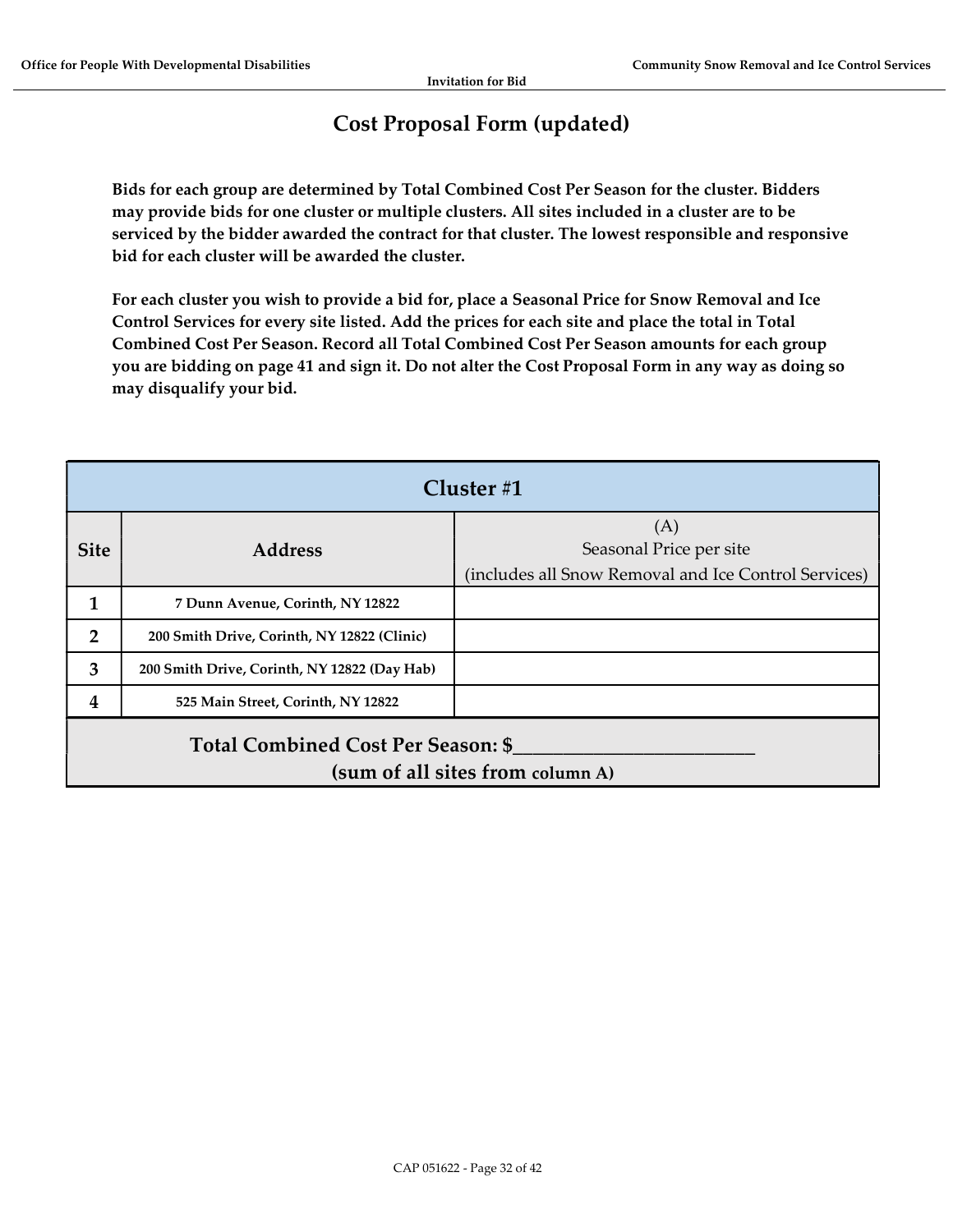|                                                                        | Cluster $#2$                              |                                                                                           |  |
|------------------------------------------------------------------------|-------------------------------------------|-------------------------------------------------------------------------------------------|--|
| <b>Site</b>                                                            | <b>Address</b>                            | (A)<br>Seasonal Price per site<br>(includes all Snow Removal and Ice Control<br>Services) |  |
| 1                                                                      | 21 Danielwood Drive, Albany, NY 12211     |                                                                                           |  |
| $\overline{2}$                                                         | 6 Maple Lane North, Loudonville, NY 12211 |                                                                                           |  |
| 3                                                                      | 57 Buchanan Street, Albany, NY 12206      |                                                                                           |  |
| 4                                                                      | 30 Russell Road, Albany, NY 12206         |                                                                                           |  |
| 5                                                                      | 163 Holmes Dale, Albany, NY 12208         |                                                                                           |  |
| 6                                                                      | 1 Marie Avenue, Albany, NY 12203          |                                                                                           |  |
| Total Combined Cost Per Season: \$<br>(sum of all sites from column A) |                                           |                                                                                           |  |

|                                                                        | Cluster #3                            |                                                                                           |  |
|------------------------------------------------------------------------|---------------------------------------|-------------------------------------------------------------------------------------------|--|
| <b>Site</b>                                                            | <b>Address</b>                        | (A)<br>Seasonal Price per site<br>(includes all Snow Removal and Ice Control<br>Services) |  |
| 1                                                                      | 397 Delaware Avenue, Delmar, NY 12054 |                                                                                           |  |
| $\mathcal{P}$                                                          | 828 Feura Bush Road, Delmar, NY 12054 |                                                                                           |  |
| 3                                                                      | 360 Kenwood Avenue, Delmar, NY 12054  |                                                                                           |  |
| 4                                                                      | 4 Hillcrest Drive, Ravena, NY 12143   |                                                                                           |  |
| Total Combined Cost Per Season: \$<br>(sum of all sites from column A) |                                       |                                                                                           |  |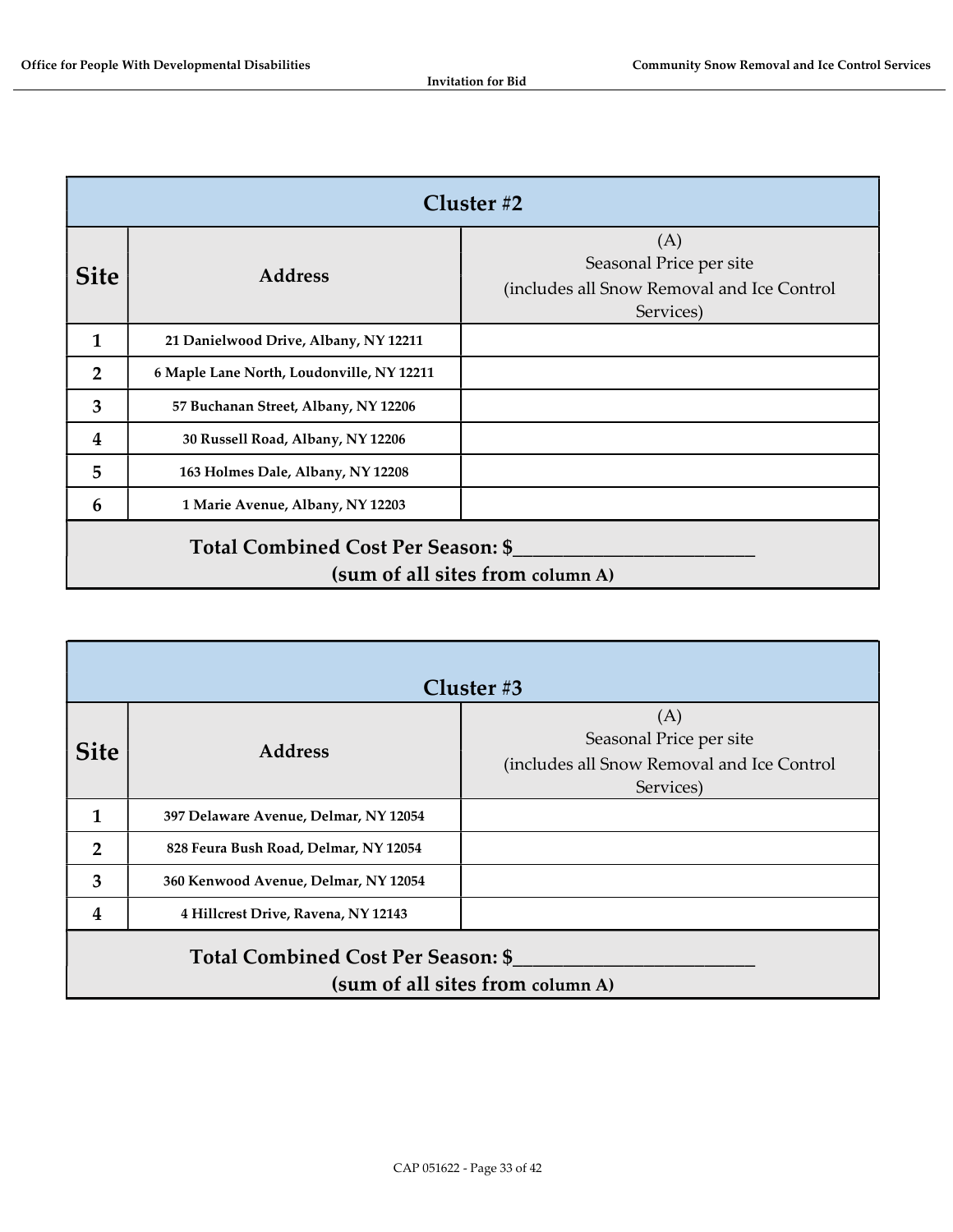|                                                                               | Cluster $#4$                              |                                                                                           |  |
|-------------------------------------------------------------------------------|-------------------------------------------|-------------------------------------------------------------------------------------------|--|
| <b>Site</b>                                                                   | <b>Address</b>                            | (A)<br>Seasonal Price per site<br>(includes all Snow Removal and Ice Control<br>Services) |  |
| 1                                                                             | 206 Boght Road, Watervliet, NY 12189      |                                                                                           |  |
| $\overline{2}$                                                                | 185 McChesney Avenue, Brunswick, NY 12180 |                                                                                           |  |
| 3                                                                             | 28 24th Street, Troy, NY 12180            |                                                                                           |  |
| 4                                                                             | 1674 Tibbits Avenue, Troy, NY 12180       |                                                                                           |  |
| 5                                                                             | 414 3rd Avenue, Troy, NY 12182            |                                                                                           |  |
| <b>Total Combined Cost Per Season: \$</b><br>(sum of all sites from column A) |                                           |                                                                                           |  |

|                                                                        | Cluster #5                                       |                                                                                           |  |  |
|------------------------------------------------------------------------|--------------------------------------------------|-------------------------------------------------------------------------------------------|--|--|
| <b>Site</b>                                                            | <b>Address</b>                                   | (A)<br>Seasonal Price per site<br>(includes all Snow Removal and Ice Control<br>Services) |  |  |
| 1                                                                      | 1860 Brookview Road, Castleton, NY 12033         |                                                                                           |  |  |
| $\overline{2}$                                                         | 2659 Phillips Road, Castleton, NY 12033          |                                                                                           |  |  |
| 3                                                                      | 4 Greenwood Drive Ext., East Greenbush, NY 12061 |                                                                                           |  |  |
| 4                                                                      | 1321 Best Road East, Greenbush, NY 12061         |                                                                                           |  |  |
| Total Combined Cost Per Season: \$<br>(sum of all sites from column A) |                                                  |                                                                                           |  |  |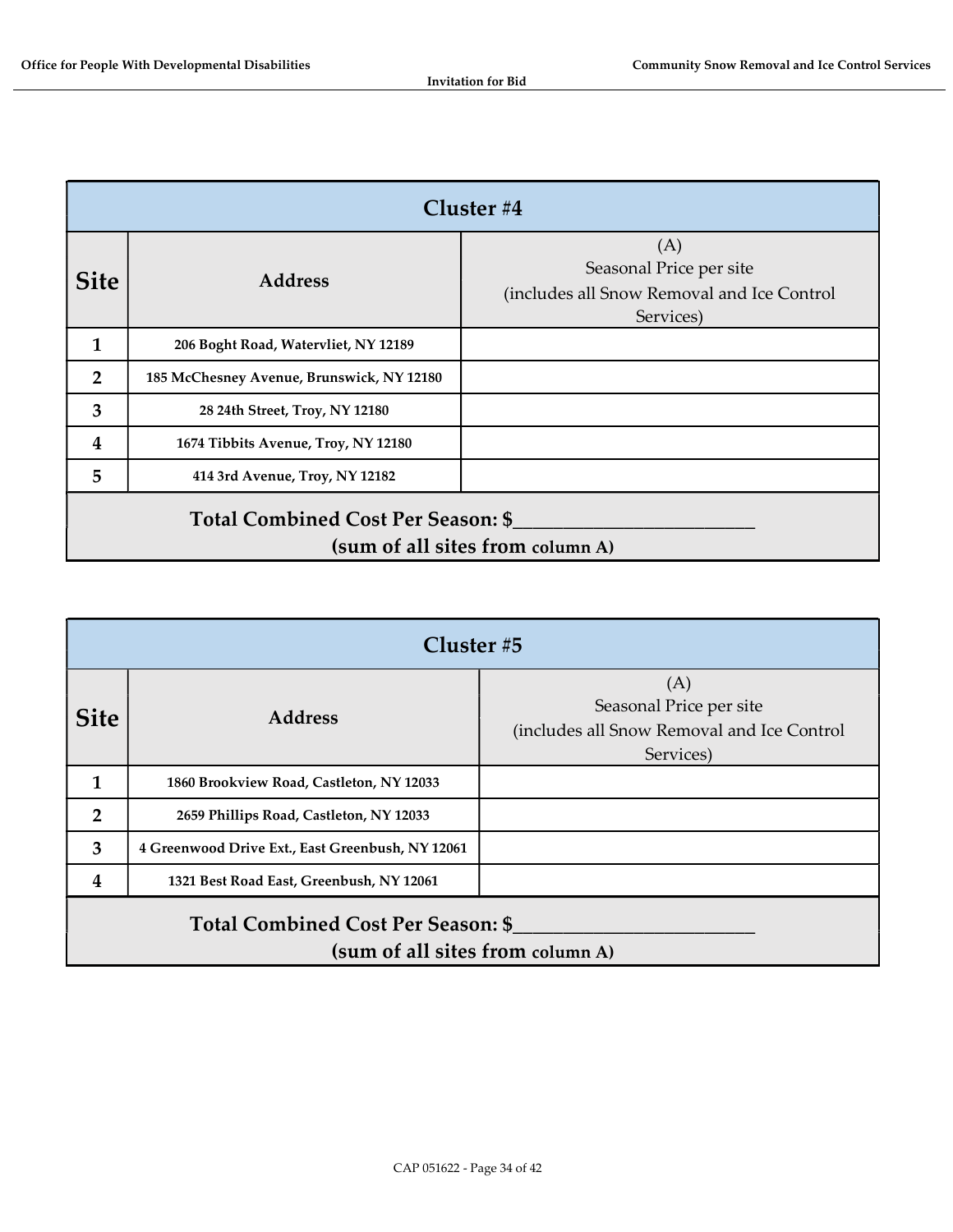| Cluster $#6$                                                                  |                                               |                                                                                           |
|-------------------------------------------------------------------------------|-----------------------------------------------|-------------------------------------------------------------------------------------------|
| <b>Site</b>                                                                   | <b>Address</b>                                | (A)<br>Seasonal Price per site<br>(includes all Snow Removal and Ice Control<br>Services) |
| 1                                                                             | 954 Benedict Road, Ballston Lake, NY 12019    |                                                                                           |
| 2                                                                             | 150 Lake Hill Road, Burnt Hills, NY 12027     |                                                                                           |
| 3                                                                             | 55 Church Ave, Ballston Spa, NY 12020         |                                                                                           |
| $\overline{\mathbf{4}}$                                                       | 1399 West High Street, Ballston Spa, NY 12020 |                                                                                           |
| 5                                                                             | 210 VanAernum Road, Ballston Spa, NY 12020    |                                                                                           |
| <b>Total Combined Cost Per Season: \$</b><br>(sum of all sites from column A) |                                               |                                                                                           |

| Cluster #7                                                                    |                                                 |                                                                                           |
|-------------------------------------------------------------------------------|-------------------------------------------------|-------------------------------------------------------------------------------------------|
| <b>Site</b>                                                                   | <b>Address</b>                                  | (A)<br>Seasonal Price per site<br>(includes all Snow Removal and Ice Control<br>Services) |
| 1                                                                             | 8 Twilight Drive, Clifton Park, NY 12065        |                                                                                           |
| $\overline{2}$                                                                | 377 Farm to Market Road, Clifton Park, NY 12065 |                                                                                           |
| 3                                                                             | 10 Primer Court, Clifton Park, NY 12065         |                                                                                           |
| 4                                                                             | 258 Lapp Road, Clifton Park, NY 12065           |                                                                                           |
| 5                                                                             | 6 Oxford Street, Clifton Park, NY 12065         |                                                                                           |
| <b>Total Combined Cost Per Season: \$</b><br>(sum of all sites from column A) |                                                 |                                                                                           |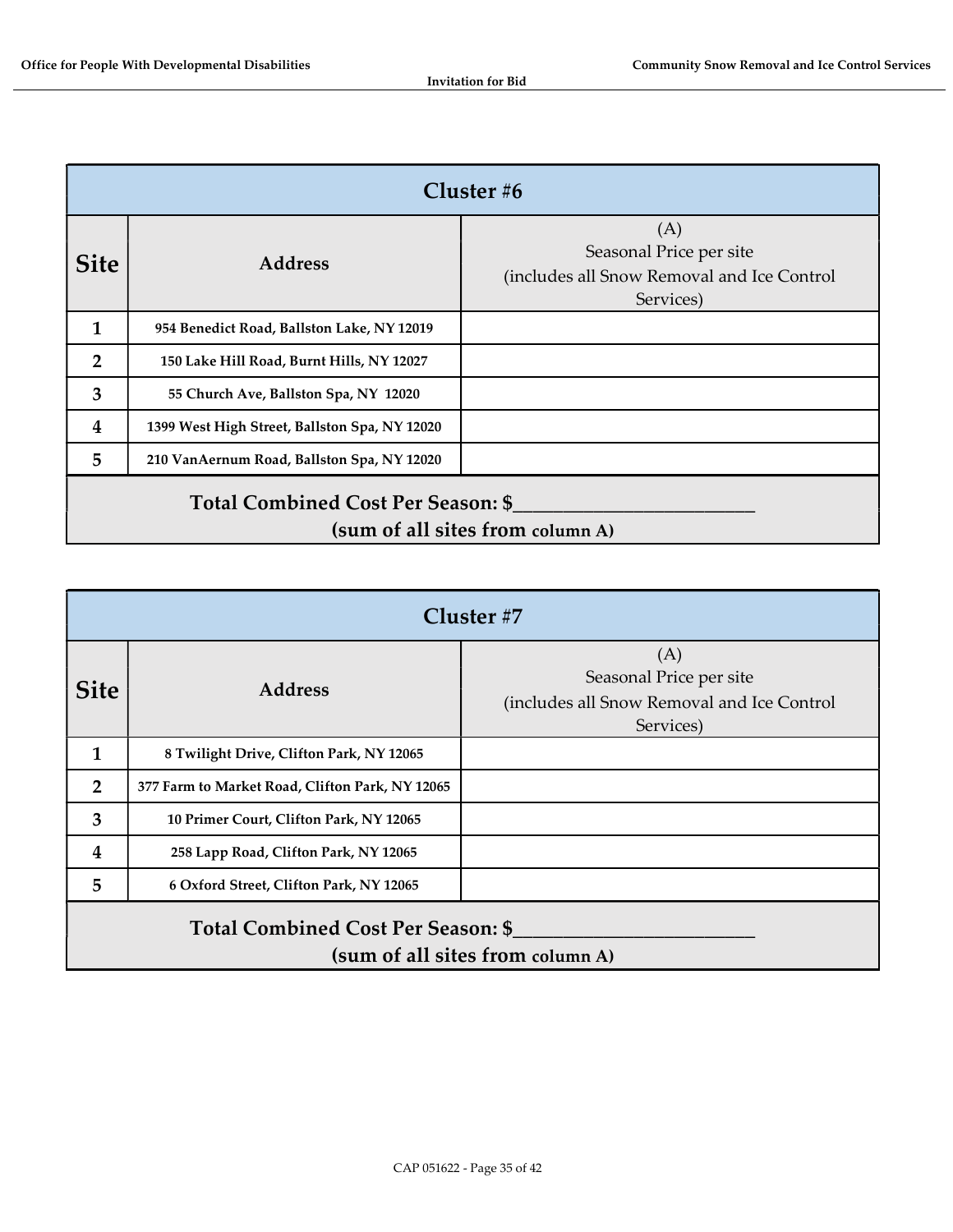| Cluster #8                                                             |                                           |                                                                                           |
|------------------------------------------------------------------------|-------------------------------------------|-------------------------------------------------------------------------------------------|
| <b>Site</b>                                                            | <b>Address</b>                            | (A)<br>Seasonal Price per site<br>(includes all Snow Removal and Ice Control<br>Services) |
|                                                                        | 23 Firestone Lane, Clifton Park, NY 12065 |                                                                                           |
| $\overline{2}$                                                         | 902 Main Street, Jonesville, NY 12065     |                                                                                           |
| 3                                                                      | 889 Grooms Road, Rexford, NY 12148        |                                                                                           |
| Total Combined Cost Per Season: \$<br>(sum of all sites from column A) |                                           |                                                                                           |

| Cluster #9                                                             |                                        |                                                                                        |
|------------------------------------------------------------------------|----------------------------------------|----------------------------------------------------------------------------------------|
| <b>Site</b>                                                            | <b>Address</b>                         | (A)<br>Seasonal Price per site<br>(includes all Snow Removal and Ice Control Services) |
|                                                                        | 6305 Route 9N, Hadley, NY 12835        |                                                                                        |
| 2                                                                      | 669 Stony Creek Road, Hadley, NY 12835 |                                                                                        |
| Total Combined Cost Per Season: \$<br>(sum of all sites from column A) |                                        |                                                                                        |

| Cluster #10                                                            |                                     |                                                                                        |
|------------------------------------------------------------------------|-------------------------------------|----------------------------------------------------------------------------------------|
| <b>Site</b>                                                            | <b>Address</b>                      | (A)<br>Seasonal Price per site<br>(includes all Snow Removal and Ice Control Services) |
|                                                                        | 4759 Route 50, Gansevoort, NY 12831 |                                                                                        |
| Total Combined Cost Per Season: \$<br>(sum of all sites from column A) |                                     |                                                                                        |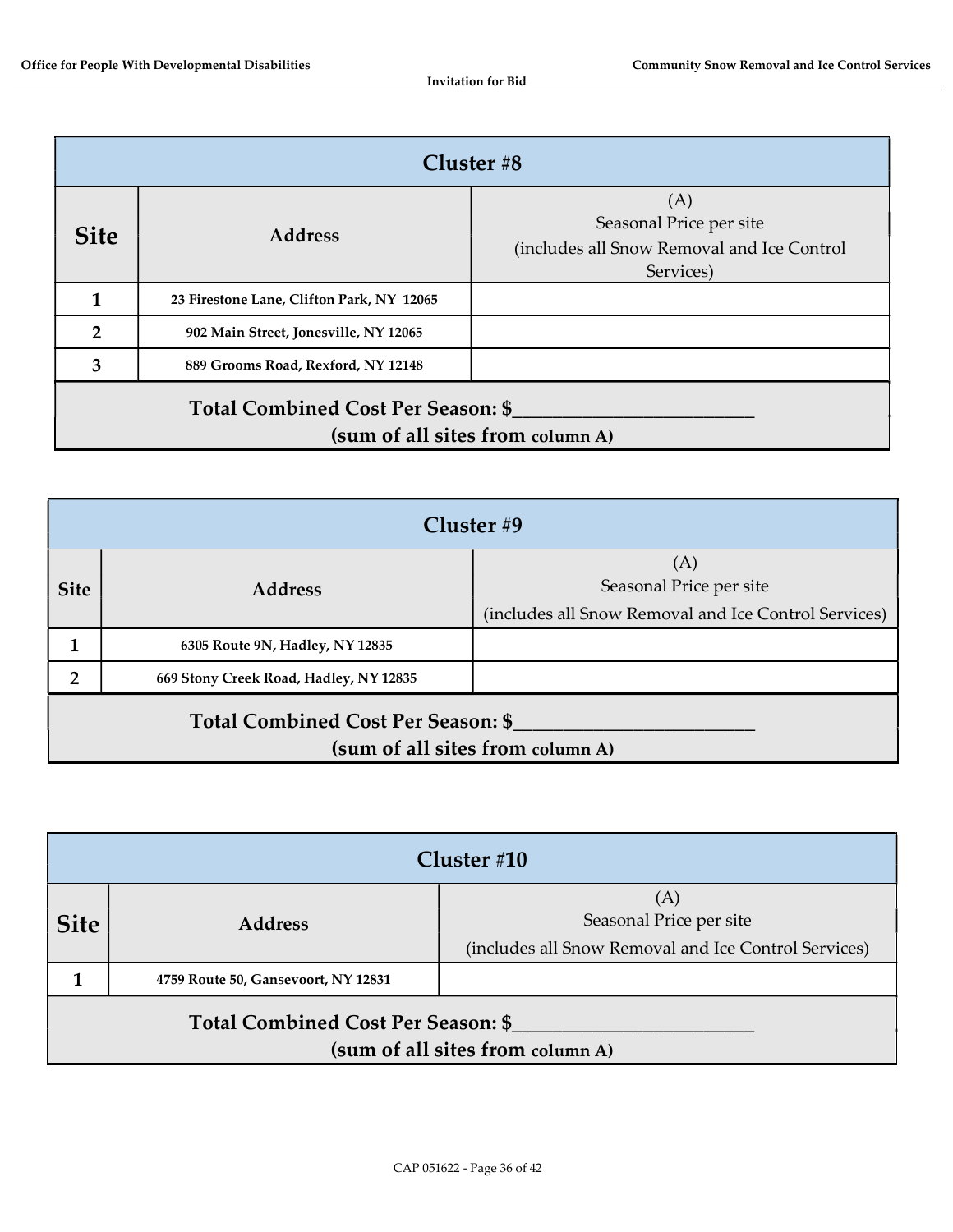| Cluster $\#11$                                                                |                                                         |                                                                                           |
|-------------------------------------------------------------------------------|---------------------------------------------------------|-------------------------------------------------------------------------------------------|
| <b>Site</b>                                                                   | <b>Address</b>                                          | (A)<br>Seasonal Price per site<br>(includes all Snow Removal and Ice Control<br>Services) |
| 1                                                                             | 65 Worth Road, Gansevoort, NY 12831                     |                                                                                           |
| $\overline{2}$                                                                | 136 Wilton-Greenfield Road, Greenfield Center, NY 12833 |                                                                                           |
| 3                                                                             | 20 Davidson Drive, Saratoga Springs, NY 12866           |                                                                                           |
| 4                                                                             | 143 Ingersol Road, Saratoga Springs, NY 12866           |                                                                                           |
| <b>Total Combined Cost Per Season: \$</b><br>(sum of all sites from column A) |                                                         |                                                                                           |

| Cluster $#12$                                                          |                                                 |                                                                                           |
|------------------------------------------------------------------------|-------------------------------------------------|-------------------------------------------------------------------------------------------|
| <b>Site</b>                                                            | <b>Address</b>                                  | (A)<br>Seasonal Price per site<br>(includes all Snow Removal and Ice Control<br>Services) |
| 1                                                                      | 2303 Pine Ridge Road, Niskayuna, NY 12309       |                                                                                           |
| $\overline{2}$                                                         | 2200 Troy/Schenectady Road, Niskayuna, NY 12309 |                                                                                           |
| 3                                                                      | 804 Karenwald Lane, Schenectady, NY 12309       |                                                                                           |
| 4                                                                      | 1383 Keyes Avenue, Schenectady, NY 12309        |                                                                                           |
| Total Combined Cost Per Season: \$<br>(sum of all sites from column A) |                                                 |                                                                                           |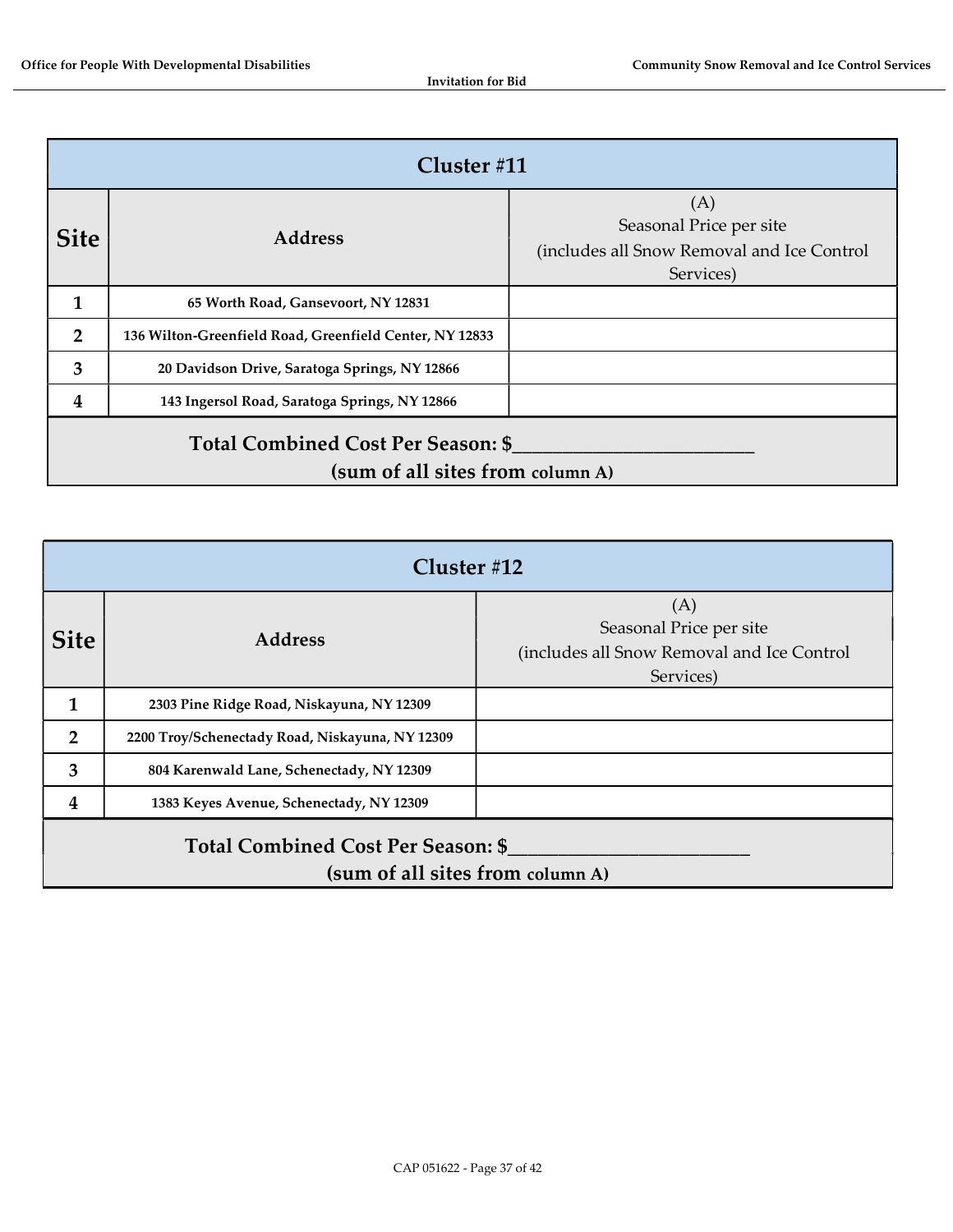| Cluster #13                                                            |                                           |                                                                                           |
|------------------------------------------------------------------------|-------------------------------------------|-------------------------------------------------------------------------------------------|
| <b>Site</b>                                                            | <b>Address</b>                            | (A)<br>Seasonal Price per site<br>(includes all Snow Removal and Ice Control<br>Services) |
|                                                                        | 2415 Albany Street, Schenectady, NY 12304 |                                                                                           |
| $\mathbf{2}$                                                           | 2317 Broadway, Schenectady, NY 12306      |                                                                                           |
| 3                                                                      | 1212 Union Street, Schenectady, NY 12308  |                                                                                           |
| Total Combined Cost Per Season: \$<br>(sum of all sites from column A) |                                           |                                                                                           |

| Cluster $\#14$                                                         |                                               |                                                                                           |
|------------------------------------------------------------------------|-----------------------------------------------|-------------------------------------------------------------------------------------------|
| <b>Site</b>                                                            | <b>Address</b>                                | (A)<br>Seasonal Price per site<br>(includes all Snow Removal and Ice Control<br>Services) |
|                                                                        | 33 East Holcomb Street, North Creek, NY 12853 |                                                                                           |
| Total Combined Cost Per Season: \$<br>(sum of all sites from column A) |                                               |                                                                                           |

| Cluster #15                                                            |                                          |                                                                                           |
|------------------------------------------------------------------------|------------------------------------------|-------------------------------------------------------------------------------------------|
| <b>Site</b>                                                            | <b>Address</b>                           | (A)<br>Seasonal Price per site<br>(includes all Snow Removal and Ice Control<br>Services) |
|                                                                        | 12 Fenway Circle Lake, Luzerne, NY 12846 |                                                                                           |
| ר                                                                      | 7 Stewart Drive, Lake Luzerne, NY 12846  |                                                                                           |
| Total Combined Cost Per Season: \$<br>(sum of all sites from column A) |                                          |                                                                                           |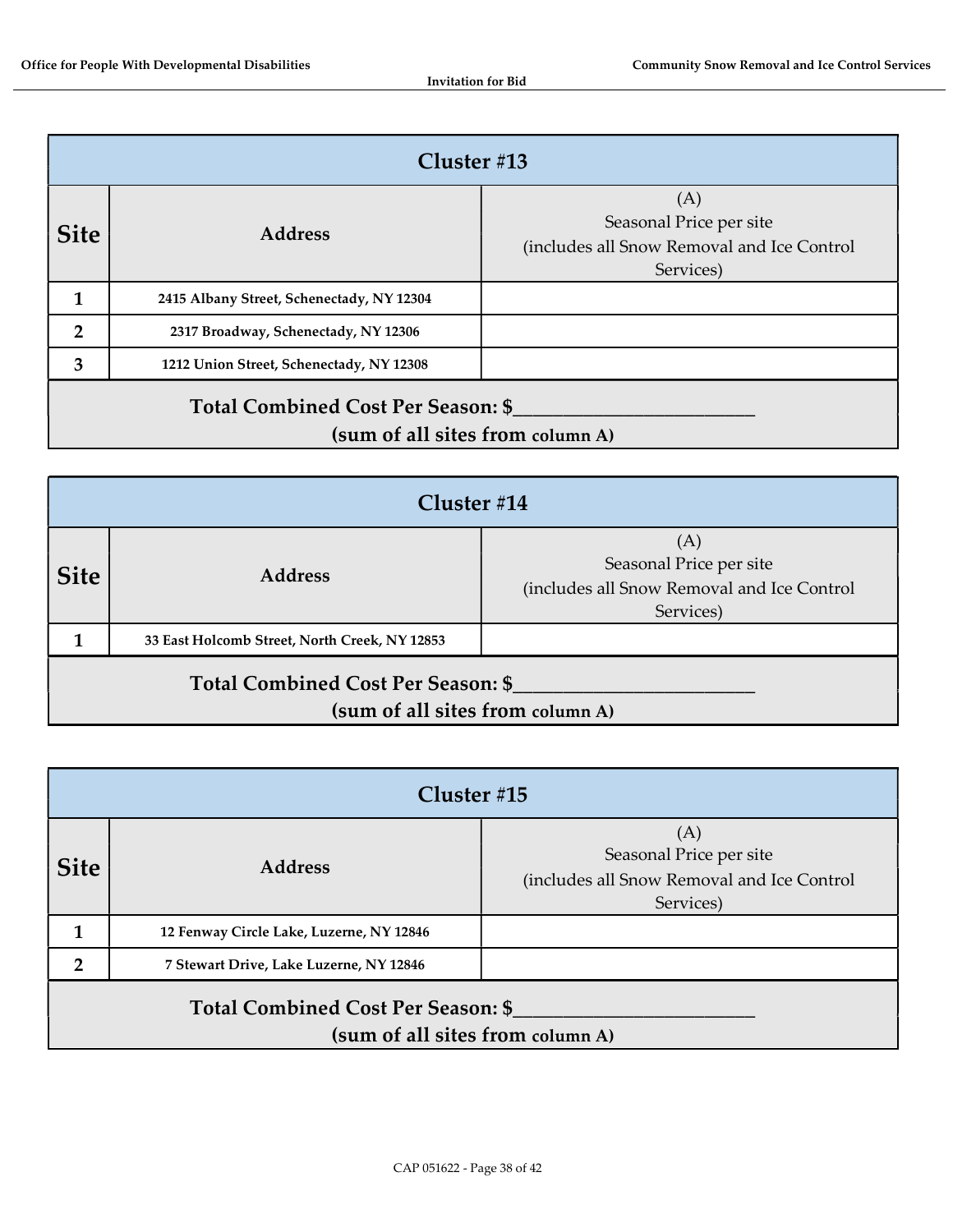|                                                                        | Cluster $#16$                                 |                                                                                        |  |
|------------------------------------------------------------------------|-----------------------------------------------|----------------------------------------------------------------------------------------|--|
| <b>Site</b>                                                            | <b>Address</b>                                | (A)<br>Seasonal Price per site<br>(includes all Snow Removal and Ice Control Services) |  |
| 1                                                                      | 24 Mountain View Drive, Cambridge, NY 12816   |                                                                                        |  |
| $\overline{2}$                                                         | 11 Bowen Hill Road, Cambridge, NY 12816       |                                                                                        |  |
| 3                                                                      | 239 General Fellows Road, Greenwich, NY 12834 |                                                                                        |  |
| 4                                                                      | 125 Gillis Road, Greenwich, NY 12834          |                                                                                        |  |
| Total Combined Cost Per Season: \$<br>(sum of all sites from column A) |                                               |                                                                                        |  |

| Cluster #17                                                                   |                                        |                                                                                           |
|-------------------------------------------------------------------------------|----------------------------------------|-------------------------------------------------------------------------------------------|
| <b>Site</b>                                                                   | <b>Address</b>                         | (A)<br>Seasonal Price per site<br>(includes all Snow Removal and Ice Control<br>Services) |
|                                                                               | 269 Skellie Road, Greenwich, NY 12834  |                                                                                           |
| $\overline{2}$                                                                | 117 Perry Hill Road, Shushan, NY 12873 |                                                                                           |
| 3                                                                             | 4396 Route 22, Salem, NY 12865         |                                                                                           |
| <b>Total Combined Cost Per Season: \$</b><br>(sum of all sites from column A) |                                        |                                                                                           |

| Cluster $#18$                                                          |                                         |                                                                                           |  |  |
|------------------------------------------------------------------------|-----------------------------------------|-------------------------------------------------------------------------------------------|--|--|
| <b>Site</b>                                                            | <b>Address</b>                          | (A)<br>Seasonal Price per site<br>(includes all Snow Removal and Ice Control<br>Services) |  |  |
|                                                                        | 2243 State Route 22A, Hampton, NY 12837 |                                                                                           |  |  |
| Total Combined Cost Per Season: \$<br>(sum of all sites from column A) |                                         |                                                                                           |  |  |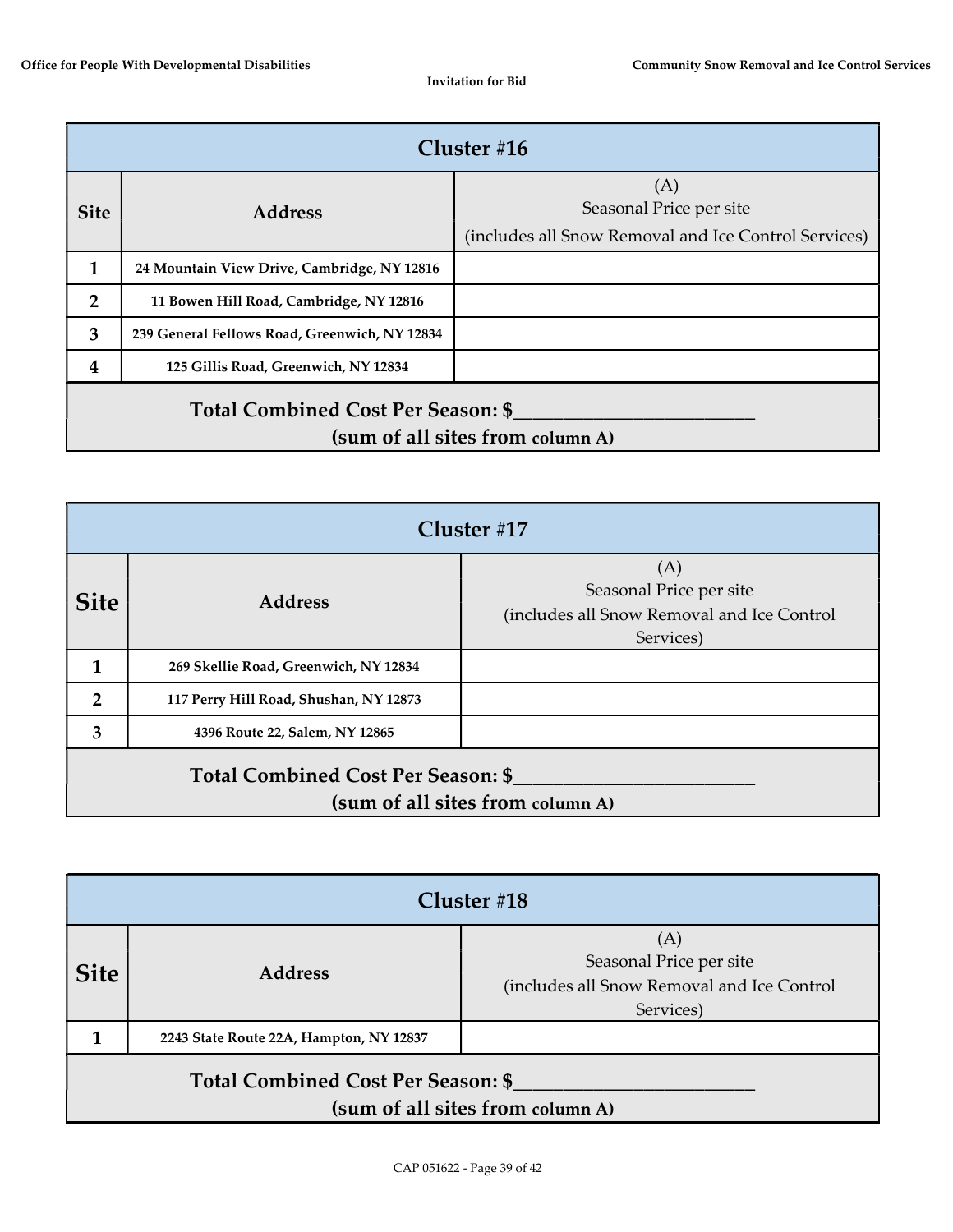| Cluster #19                                                                   |                                            |                                                                                           |  |  |
|-------------------------------------------------------------------------------|--------------------------------------------|-------------------------------------------------------------------------------------------|--|--|
| <b>Site</b>                                                                   | <b>Address</b>                             | (A)<br>Seasonal Price per site<br>(includes all Snow Removal and Ice Control<br>Services) |  |  |
|                                                                               | 6240 Jockey Street, Middle Grove, NY 12850 |                                                                                           |  |  |
| $\overline{2}$                                                                | 66 Western Avenue, Amsterdam, NY 12010     |                                                                                           |  |  |
| <b>Total Combined Cost Per Season: \$</b><br>(sum of all sites from column A) |                                            |                                                                                           |  |  |